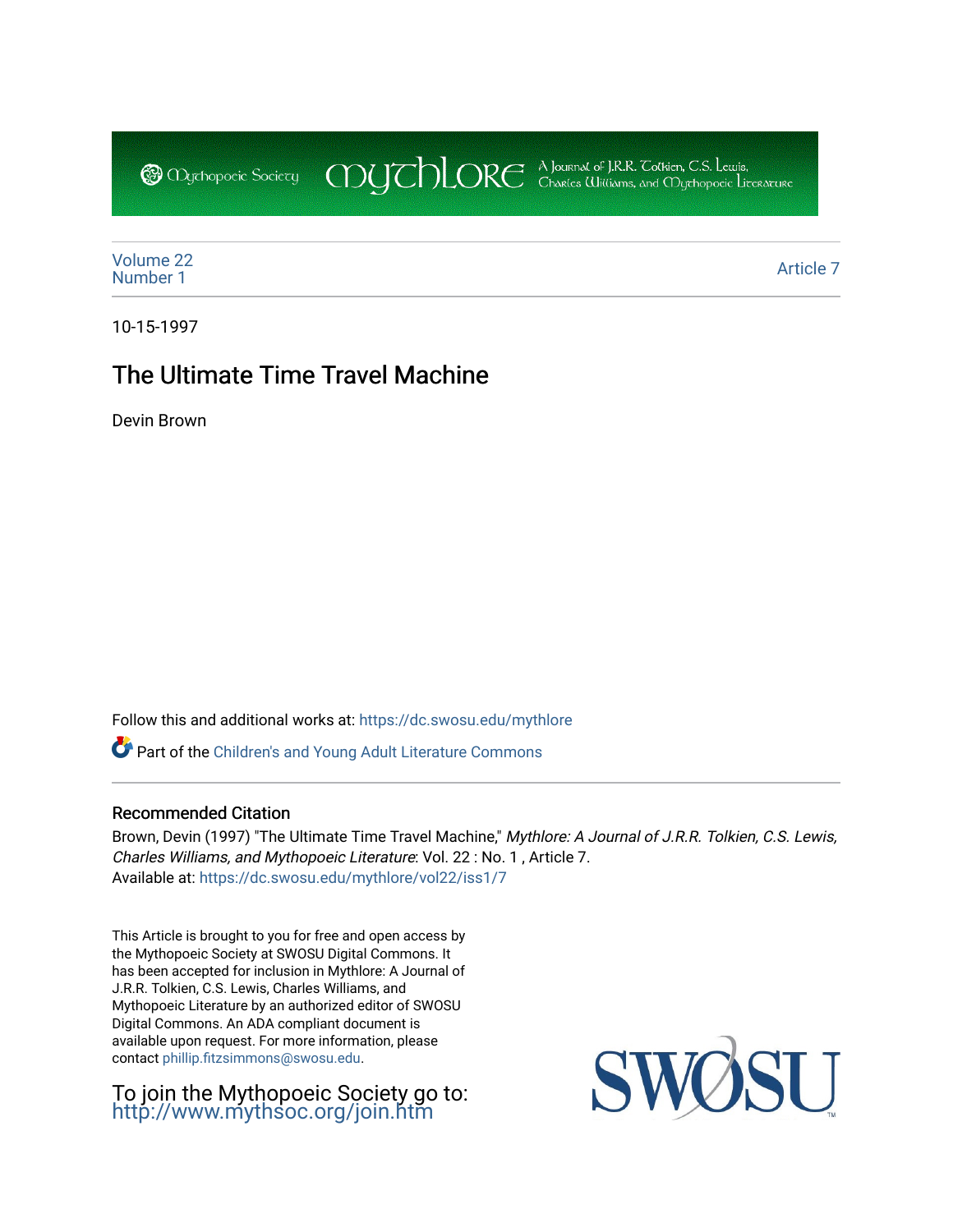### Mythcon 52: The Mythic, the Fantastic, and the Alien

Albuquerque, New Mexico; July 29 - August 1, 2022 <http://www.mythsoc.org/mythcon/mythcon-52.htm>



#### Abstract

Response to earlier Mythlore article by Beare (issue #81). Addresses issue of time-travel, putting it in broader context—focusing not on the character but on the reader.

#### Additional Keywords

Time travel; Tolkien, J.R.R. "On Fairy-stories"; Sue Dawe